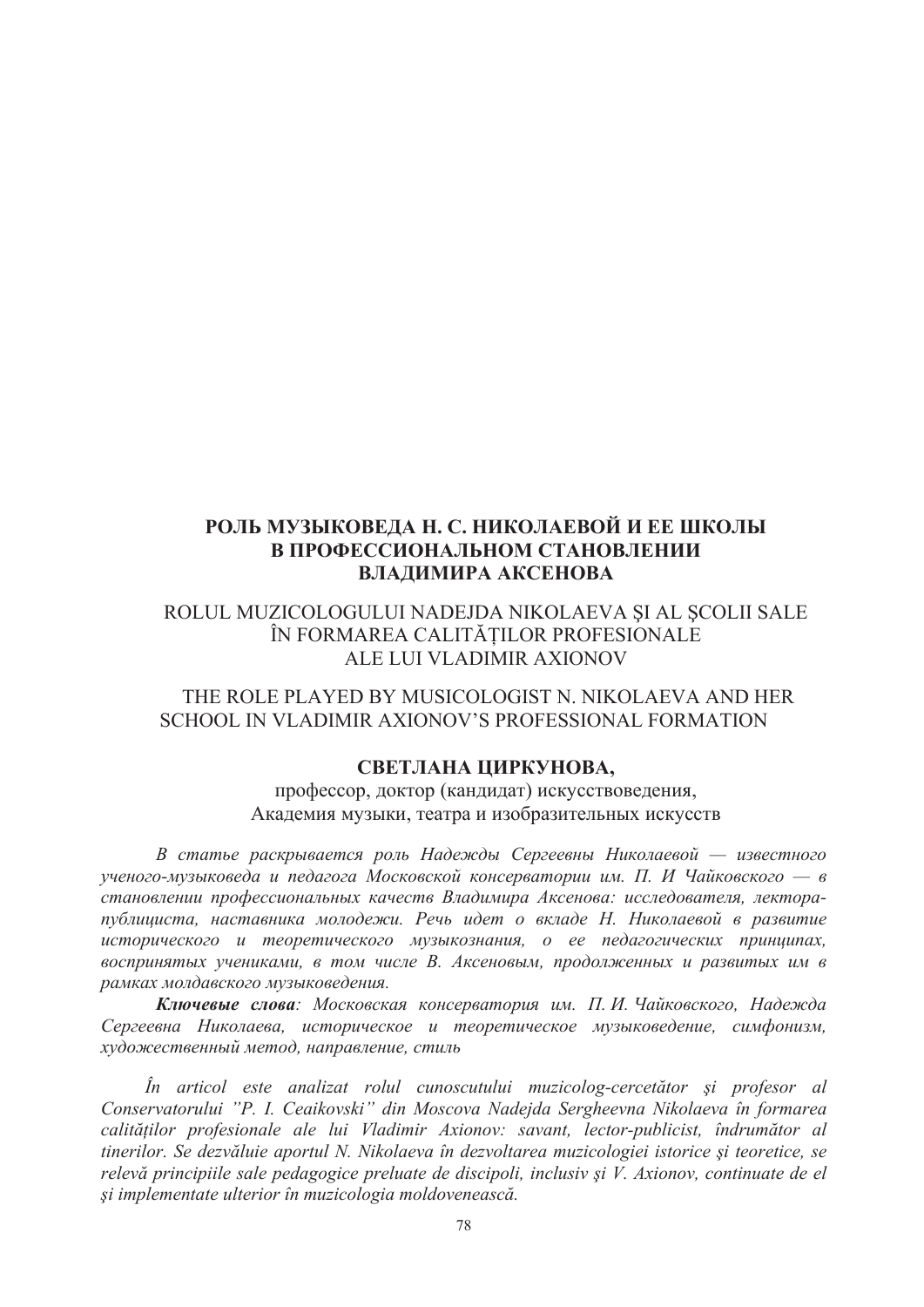*Cuvinte-cheie: Conservatorul de stat "P. I. Ceaikovski" din Moscova, Nadejda Sergheevna Nikolaeva, muzicologia istorică și teoretică, simfonism, metodă artistică, direcție, stil* 

*The article reveals the role played by Nadejda Nikolaeva, a famous scientist–musicologist and teacher at the "P. Tchaikovsky" Moscow Conservatoire, in the formation of Vladimir Axionov's professional qualities: a researcher scientist, a lecturer-publicist, a youth's instructor. It is about N. Nikolaeva's contribution to the development of historical and theoretical musicology, about her teaching principles perceived by her students including V. Axionov, that were continued and developed by him within the framework of Moldovan musicology.* 

*Keywords: the "P. Tchaikovsky" Moscow State Conservatoire, Nadejda Sergheevna Nikolaeva, historical and theoretical musicology, symphonism, artistic method, trend, style*

В формировании Владимира Вячеславовича Аксенова как музыкантапрофессионала особую роль сыграли несколько педагогов. В его школьном образовании это была пианистка Татьяна Александровна Войцеховская, в вузовском — музыковед Надежда Сергеевна Николаева. Т. Войцеховская, представитель одной из известнейших семей бессарабской интеллигенции, была близкой подругой Лидии Александровны Аксеновой, мамы Владимира. Аксеновы и Войцеховские дружили семьями, и этот теплый человеческий контакт оказывал глубокое влияние на процесс музыкального воспитания и образования мальчика. Среди школьных педагогов, преподававших тогда Володе, никто не мог сравниться с Татьяной Александровной по силе эмоционального и профессионального воздействия на него. Поэтому было естественно, что после окончания Средней специальной музыкальной школы им. Е. Коки В. Аксенов поступил в фортепианный класс Кишиневской консерватории к Т. Войцеховской. Но уже тогда его заинтересовала область музыковедения, поэтому он сразу же выбрал себе вторую специальность, которая постепенно стала для него главной. Он быстро понял, что в области музыковедения у него больше перспектив, чем в игре на фортепиано. Понял также, что нужно ехать в Москву, куда стремились все, поскольку там был центр музыкальной жизни СССР, давние и плодотворные традиции, лучшие педагоги. Через год Владимир Аксенов поступал в Москву как музыковед.

Годы его учебы в Московской консерватории были наполнены непрерывным интенсивным трудом. С шести утра он занимал одну из репетиционных комнат (так называемый репетиторий) в цокольном этаже консерваторского общежития и до начала лекций играл на рояле. А после лекций, вечерами, сидел в читалке, ходил в «Ленинку», учил немецкий, решал задачи, делал другие задания. Никогда не пропускал лекций. Дома до сих пор хранятся его полные конспекты по гармонии, полифонии, музыкальным формам, по истории музыки. И по всем дисциплинам он учился отлично. Всегда. Он был честолюбив. Помню один случай. На первом курсе в зимнюю сессию он получил по сольфеджио у Н. С. Качалиной четыре (по существовавшей тогда пятибалльной системе). Написал заявление с просьбой о пересдаче. Разрешили. Пересдал. Закончил консерваторию с красным дипломом.

У него были первоклассные учителя. Степан Степанович Григорьев по гармонии, Евгений Владимирович Назайкинский по музыкальным формам,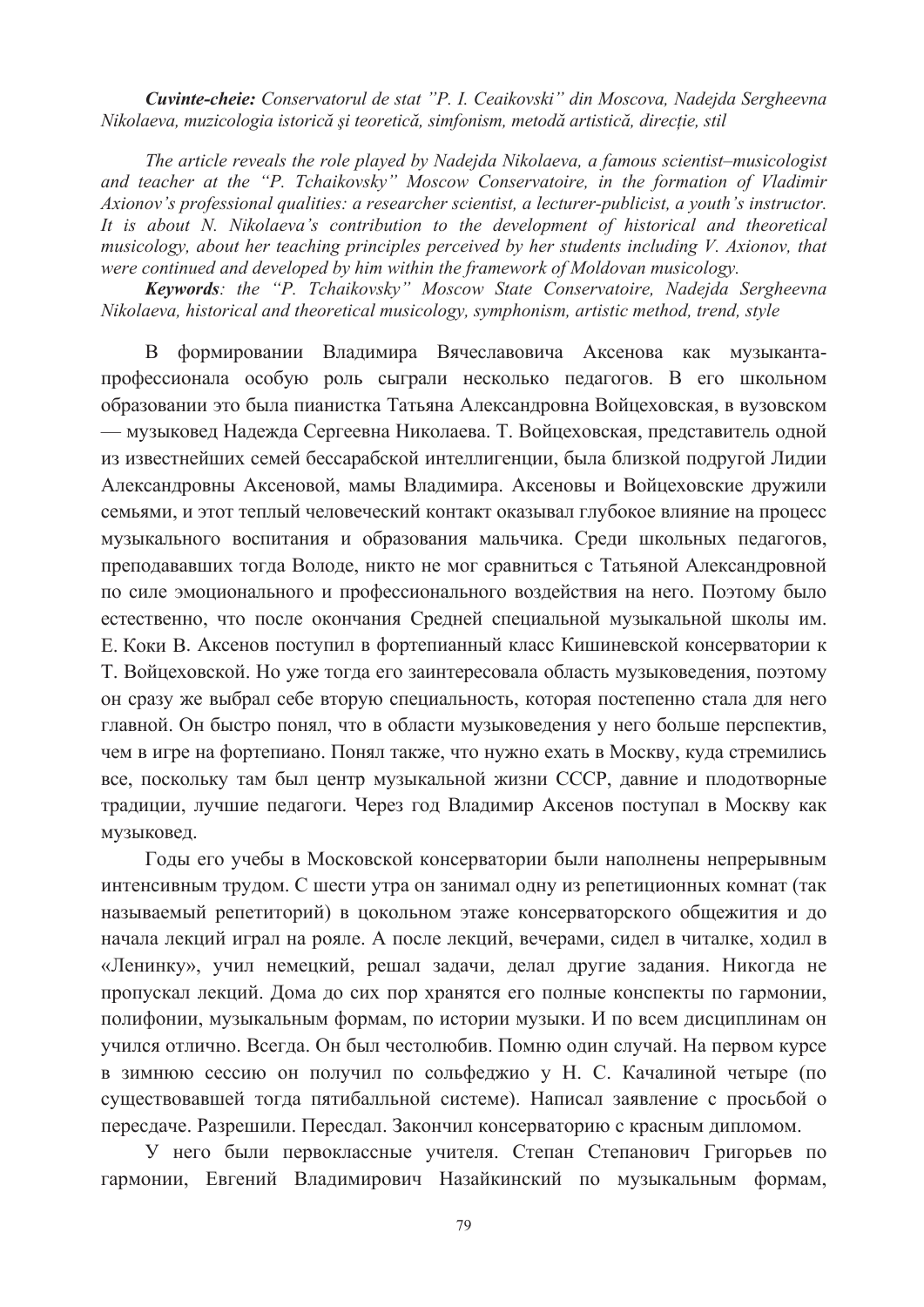Владимир Васильевич Протопопов по полифонии, Юрий Николаевич Холопов по музыкально-теоретическим системам и многие другие. Но уже с первого курса у него сформировалось убеждение, что главным предметом в его музыковедческой деятельности будет история музыки. Во многом это было обусловлено глубочайшим уважением к Надежде Сергеевне Николаевой, которая вела большой раздел курса от рубежа XVIII–XIX веков до позднего романтизма.

Надежда Сергеевна стала главным наставником Владимира Аксенова в консерваторские годы, а также и потом, в период аспирантуры. Поэтому именно о ее прямом и косвенном влиянии на формирование личности В. Аксенова, пойдет речь далее.

К тому моменту, когда Владимир Аксенов начал свое обучение у Надежды Сергеевны, ей было около 50. Она была одним из самых уважаемых педагогов (тогда еще доцентом) кафедры истории зарубежной музыки, членом совета факультета и руководителем множества студенческих и аспирантских работ. У нее был славянский тип внешности: средний рост, простые правильные черты всегда бледного лица, спадающая на лоб челка, зачесанные назад светлые волосы. Было заметно, что Надежда Сергеевна имеет проблемы со здоровьем (у нее была астма). Нам, студентам, было известно о ней только то, что родом она из Казани, и что она — жена зав. кафедрой теории музыки Степана Степановича Григорьева. Много позже, уже после ее ухода из жизни в 1988 г., от ее коллег и учеников мы узнали некоторые подробности ее судьбы.

В июне 1941 она приехала в Москву из Казани после окончания музыкального училища и поступила в консерваторию. Но началась война, и Надежда Николаева вернулась в родной город, где какое-то время работала концертмейстером. Через два года ей пришел вызов из Москвы для продолжения учебы, и в 1943 г. она начала заниматься сразу на двух факультетах — фортепианном (у Я. Зака) и теоретико-композиторском (у Р. Грубера). Оба факультета закончила с отличием. На мраморной доске выдающихся выпускников Московской консерватории, возле входа в Малый зал, в числе других знаменитых музыкантов, закончивших консерваторию с золотой медалью, есть и имя Н. Николаевой. Потом аспирантура, преподавательская работа: сначала в качестве ассистента Р. Грубера, потом самостоятельно. Под руководством Р. Грубера Н. Николаева написала дипломную работу о русской фортепианной сонате начала XX века. Ее кандидатская диссертация была посвящена симфониям П. Чайковского. Впоследствии, после защиты, эта работа была опубликована, и имя Н. Николаевой как серьезного музыковеда стало известно широкой музыкальной общественности.

Научная деятельность и педагогическая работа были для Надежды Сергеевны неразрывны. Она читала лекции именно по тем разделам курса истории музыки, которые исследовала сама. Это была музыка Л. Бетховена и композиторовромантиков. В теоретическом плане Н. Николаеву привлекали проблемы симфонизма, художественного метода и стиля. Поэтому ее лекции органично синтезировали историко-эстетический и теоретико-аналитический подходы к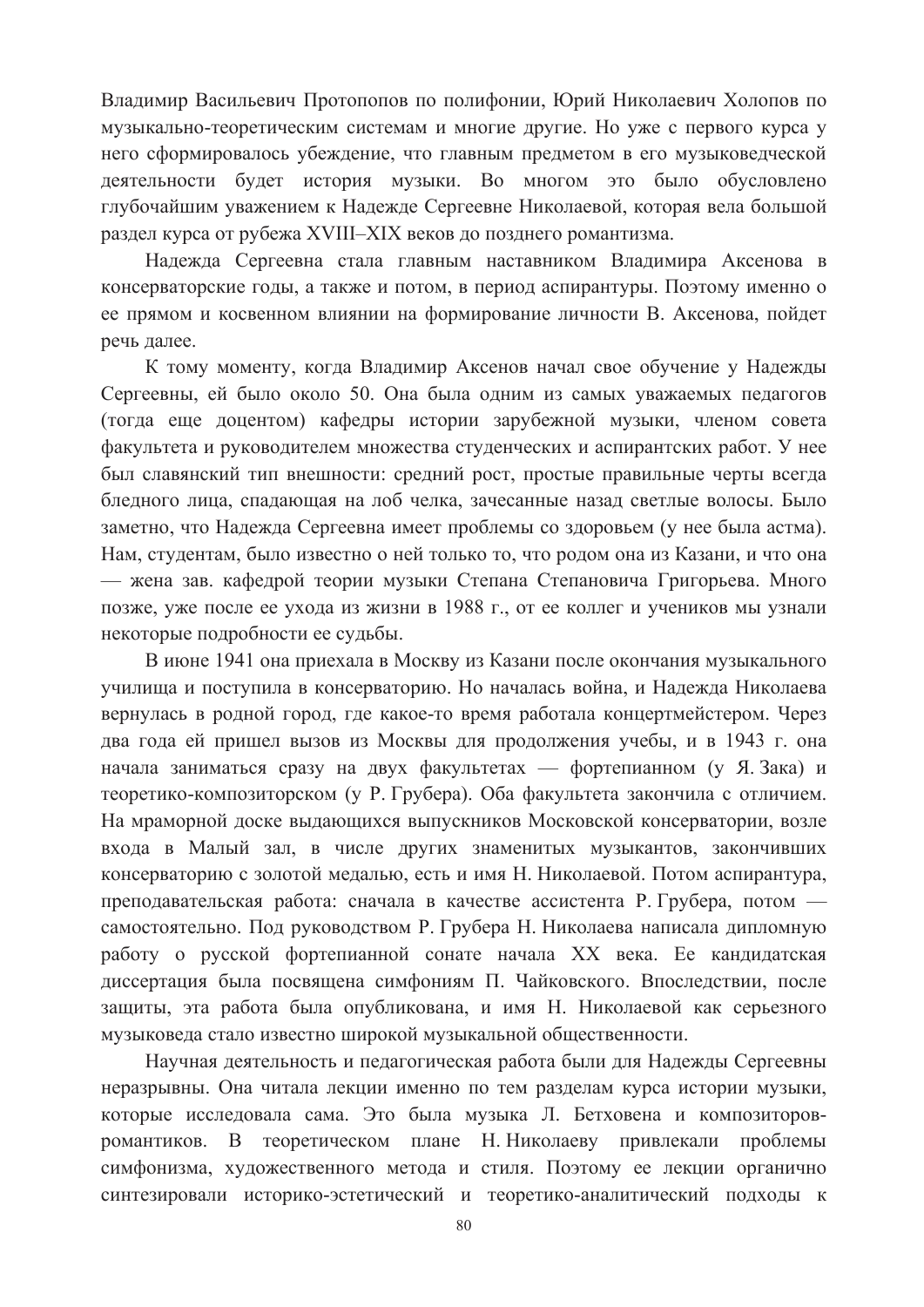рассматриваемым явлениям, а наиболее значимыми для нее всегда были фигуры Л. Бетховена, Ф. Шуберта, Р. Шумана, И. Брамса. Необычайно плодотворной и оригинальной была идея Н. Николаевой об оперном симфонизме Р. Вагнера.

Когда музыковедческая общественность оплакивала смерть Надежды Сергеевны, в консерваторской газете Советский музыкант появилась заметка  $\Pi$ амяти Н. С. Николаевой, подписанная Ученики, товариши по кафедре, друзья. Экземпляр этой газеты, переданный В. Аксенову Е. Царёвой, хранится у нас дома, как и сборник статей, составленный позднее из работ учеников Надежды Сергеевны. В заметке есть очень точные слова: «Музыкант, ученый, педагог, человек — все эти понятия по отношению к Надежде Сергеевне обретали свой естественный и, в сущности, единственно возможный смысл... Естественным было и слияние этих понятий в одно неразделимое целое — каждое из них вбирало в себя все остальное. В последние годы, пожалуй, ипостась Учителя становилась все более объемной — учителя мудрого, строгого, чуткого и заботливого, отдающего себя целиком и всегда сохраняющего индивидуальность, почерк школы. При этом развивалось одно из самых драгоценных качеств учителя — умение учиться — у учеников, у друзей, у книг, у музыки, у природы и у всей нашей трудной жизни. А у Надежды Сергеевны учились не только многочисленные студенты и аспиранты, но и коллеги и, часто сами того не зная, — еще более многочисленные ученики ее учеников» [1].

Владимир Аксенов слушал лекции Надежды Сергеевны, писал под ее руководством курсовую, потом дипломную работы, затем кандидатскую диссертацию<sup>1</sup>. Я была свидетелем только части этого процесса, но меня впечатляла его интенсивность и целенаправленность. На каждом уроке Надежда Сергеевна давала задание на дом: прочесть и законспектировать определенные работы, прослушать и проанализировать те или иные произведения, а на следующем занятии обсуждались главные идеи этих работ, особенности содержания и формы музыкальных опусов. Педагог с учеником детально разбирали выполненное задание, делились мнениями, спорили. Потом наступал период написания текста, и Надежда Сергеевна его редактировала. Она учила, как нужно обращаться со словом, как строить предложения, чтобы из предыдущего вытекало последующее, как формулировать задачу и аргументировать выводы. Все было очень просто и буднично. Но в итоге выстраивалась стройная, хорошо сделанная работа.

Так Надежда Сергеевна работала со всеми своими учениками, и у нее, можно сказать, сложилась своя школа: под ее руководством 32 музыковеда написали дипломные работы, 10 — кандидатские диссертации. Полный список учеников Надежды Сергеевны опубликован в сборнике Памяти Н. С. Николаевой [2]. Назову лишь некоторых из них, в той или иной мере связанные с В. Аксеновым. Первое

 $\overline{a}$ 

Под руководством Н. Николаевой была написана курсовая работа по истории зарубежной музыки и автором настоящей статьи. Она посвящалась симфонии Г. Берлиоза Ромео и Джульетта.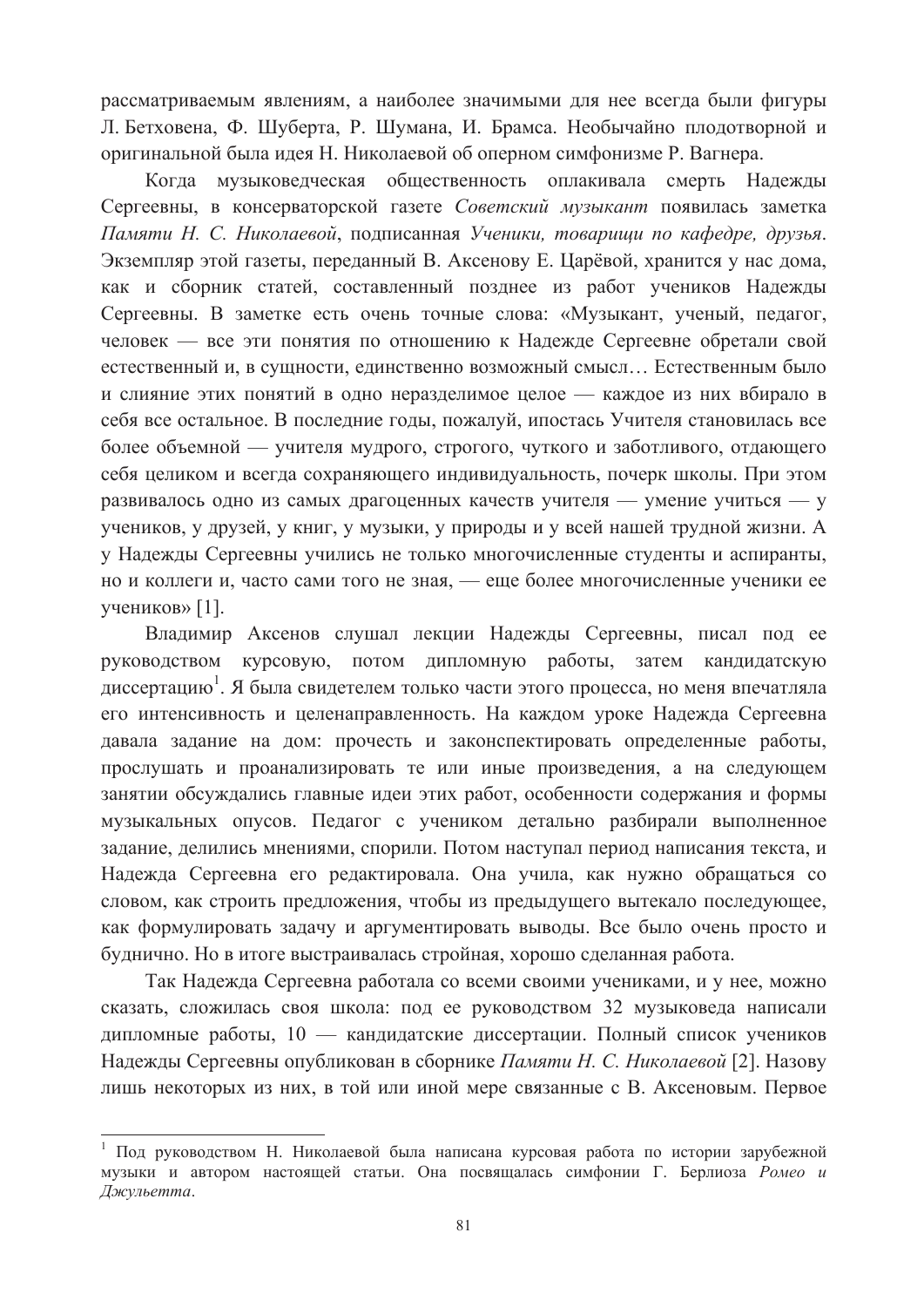место в этом ряду принадлежит Екатерине Михайловне Царёвой, которая под руководством Н. Николаевой занималась в студенческие (1955–1960) и аспирантские (1960–1963) годы. В нашу бытность студентами она уже работала на кафедре истории зарубежной музыки рядом с Надеждой Сергеевной, замещала ее в периоды обострения болезни, читала лекции и проводила семинарские занятия, руководила курсовыми и дипломными работами. Уже тогда она считалась одним из авторитетнейших в России педагогов по музыкальной литературе в средних специальных учебных заведениях (музыкальных училищах, сейчас — колледжах); многие, слушавшие ее в «Мерзляковке», решали посвятить себя области исторического музыковедения. После Н. С. Николаевой именно она стала преемницей в чтении спец. курса истории зарубежной музыки в Московской консерватории по темам от Р. Шумана до А. Брукнера и Г. Вольфа.

Научные интересы Е. Царёвой, так же, как и приоритеты Н. Николаевой, лежали на стыке исторического и теоретического музыкознания, музыкальной эстетики и фортепианного исполнительства. Как и ее наставница, Е. Царёва закончила консерваторию по двум специальностям — фортепиано и музыковедение. Размышления о сути музыки, о фигурах музыкантов, определявших путь ее развития, как и игра на рояле, для нее всегда были «глубокой психологической потребностью» [3]. Не случайно она постоянно стремилась к расширению горизонтов исторической музыкальной науки (вводя в него, в частности, так называемые фигуры второго ряда), стимулировала индивидуальную инициативу в постижении художественно-исторических процессов, предлагая интересные авторские курсы. До недавнего времени она выступала также в качестве пианистки в камерных ансамблях с певцами и инструменталистами. Центральной темой исследований Е. Царевой, нашедшей отражение сначала в студенческой дипломной работе, затем в кандидатской диссертации и, наконец, в докторском исследовании, стало творчество И. Брамса, в которое она «погрузилась» через фортепианную лирику позднего периода творчества. Затем она рассмотрела всю сферу фортепианного искусства композитора, и, наконец, создала крупную, единственную на сегодняшний день русскоязычную монографию о Брамсе. В этой книге Е. Царёва проанализировала важнейшие произведения немецкого композитора, выделив их на широком фоне западноевропейского музыкального романтизма и доказав приоритет камерного начала в инструментальной и вокальной музыке И. Брамса. Она также обосновала тезис об особенности конца XIX в. в европейской культуре как о периоде, завершающем и обобщающем классико-романтические традиции. Литературный стиль Е. Царёвой, сочетающий в себе качества лаконизма, точности, ясности и художественной выразительности, характерный для данной книги и других ее работ, во многом формировался под воздействием Н. Николаевой.

В. Аксенов хорошо знал и высоко ценил работы Е. Царёвой. Ее статья Камерная музыка Брамса, опубликованная к 150-летию композитора в журнале Музыкальная жизнь, хранит следы его пометок, акцентирующих основные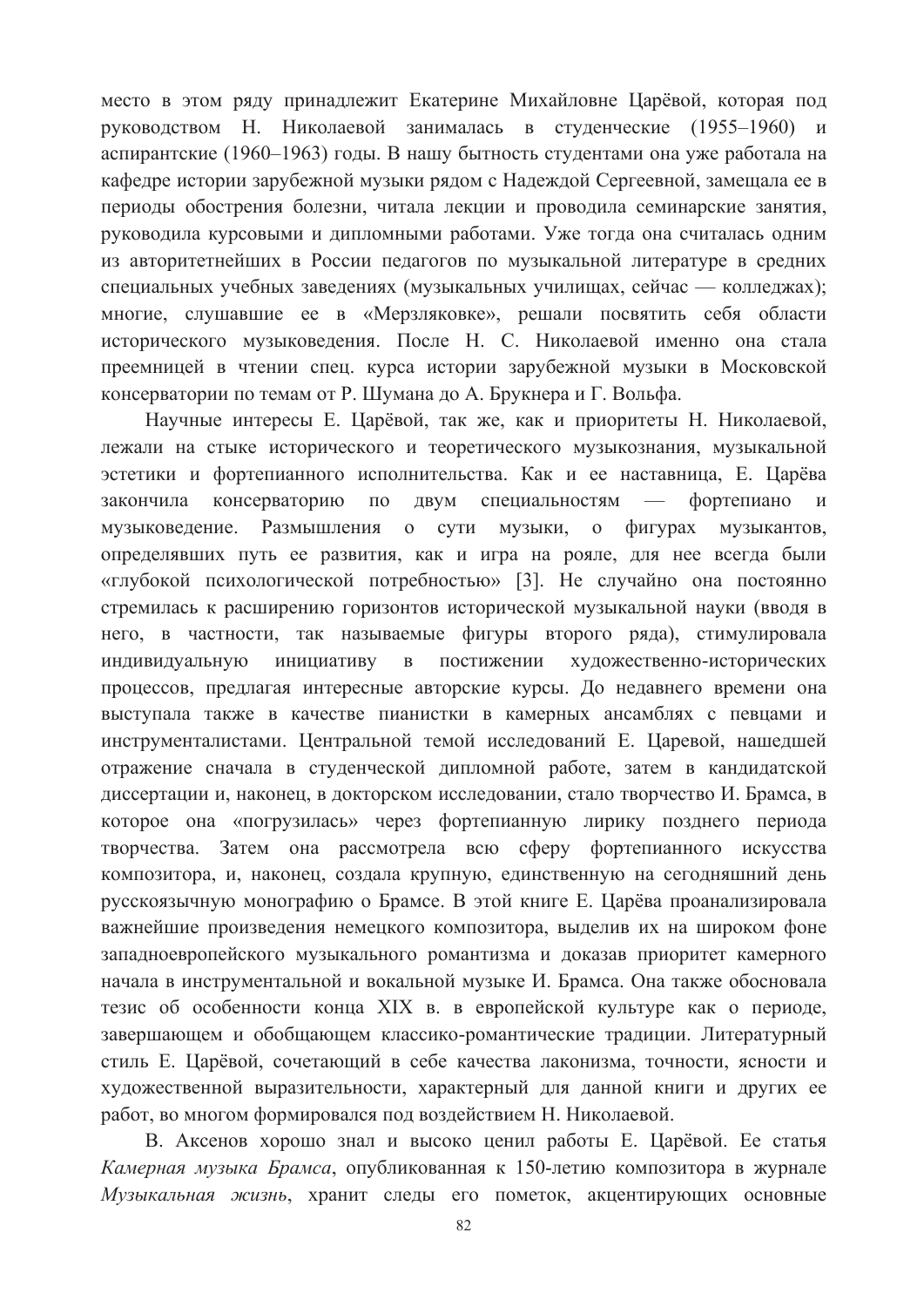положения [4]. С тщательностью им была изучена и монография о Брамсе, о чем свидетельствует масса подчеркиваний интересующих его моментов с указанием соответствующих страниц. Итогом постоянных контактов с Е. Царёвой стало приглашение ее в Кишинев весной 1988 г. для чтения нескольких лекций по истории зарубежной музыки. С большим интересом студенты и педагоги нашего вуза прослушали сообщения Е. Царёвой о камерно-вокальном творчестве Ф. Шуберта, заложившем основу профессиональной австро-немецкой Lied.

Еще одной ученицей Н. Николаевой, с которой В. Аксенов почти до конца своих дней поддерживал теплые человеческие отношения и тесные профессиональные контакты, была Ирина Васильевна Коженова. Под руководством Н. Николаевой она написала и защитила кандидатскую диссертацию на тему Национальное своеобразие симфонизма Сибелиуса. Впоследствии круг интересов И. Коженовой сфокусировался на проблемах европейского романтизма. Она ярко заявила о себе не только как исследователь творчества Я. Сибелиуса и других композиторов скандинавских стран, но и как специалист в области итальянской и французской музыки XIX в. Человек общительного темперамента, обладающий качествами хорошего руководителя, И. Коженова долгое время была деканом по работе с иностранными учащимися, затем — деканом историкотеоретического факультета. Ее участие и товарищеская помощь во многом облегчили решение непростых организационных вопросов при подготовке к защите докторской диссертации В. Аксенова в трудном 1992 году.

С уважением В. Аксенов всегда относился и к другим ученикам Н. Николаевой: Е. Гординой, Н. Гавриловой, Н. Мироновой, Е. Гуревич, Е. Сысоевой, М. Филимоновой, О. Фадеевой, Н. Зив, Г. Ждановой, Л. Пешковой, А. Филиппову. Все они ощущали себя словно членами одной семьи — братьями и сестрами, обязанными своим родством Надежде Сергеевне, от которой получали огромный заряд духовной чистоты, благородства и профессиональной честности. Абсолютно права Е. Царёва, говоря об учениках Н. Николаевой, что «во многих из них запали искры ее таланта, ее ясного ума, умевшего проникать в самые сложные перипетии исторического процесса духовной деятельности человечества» [4, с. 14].

Надежда Сергеевна всегда относилась к своим ученикам приветливо, участливо, но внешне сдержанно, никого не выделяя и не приближая к себе. Во Владимире Аксенове она ценила ум, работоспособность, целеустремленность, отзывчивость и готовность в любую минуту прийти на помощь. В семейном архиве автора данной статьи сохранилось несколько писем Н. Николаевой, написанных Лидии Александровне Аксеновой в период весны – осени 1974 г. Все они проникнуты чувством благодарности за воспитание прекрасного сына и, одновременно, гордости за него как своего ученика. В поздравительной открытке к 1 мая, в период подготовки к выпускным экзаменам, Надежда Сергеевна успокоительно сообщает: «Володя работает успешно». В следующем далее письме от 17.05.1974, написанном вскоре после защиты им дипломной работы, пишет: «Хочу поздравить Вас с отличными успехами Вашего сына, одного из лучших